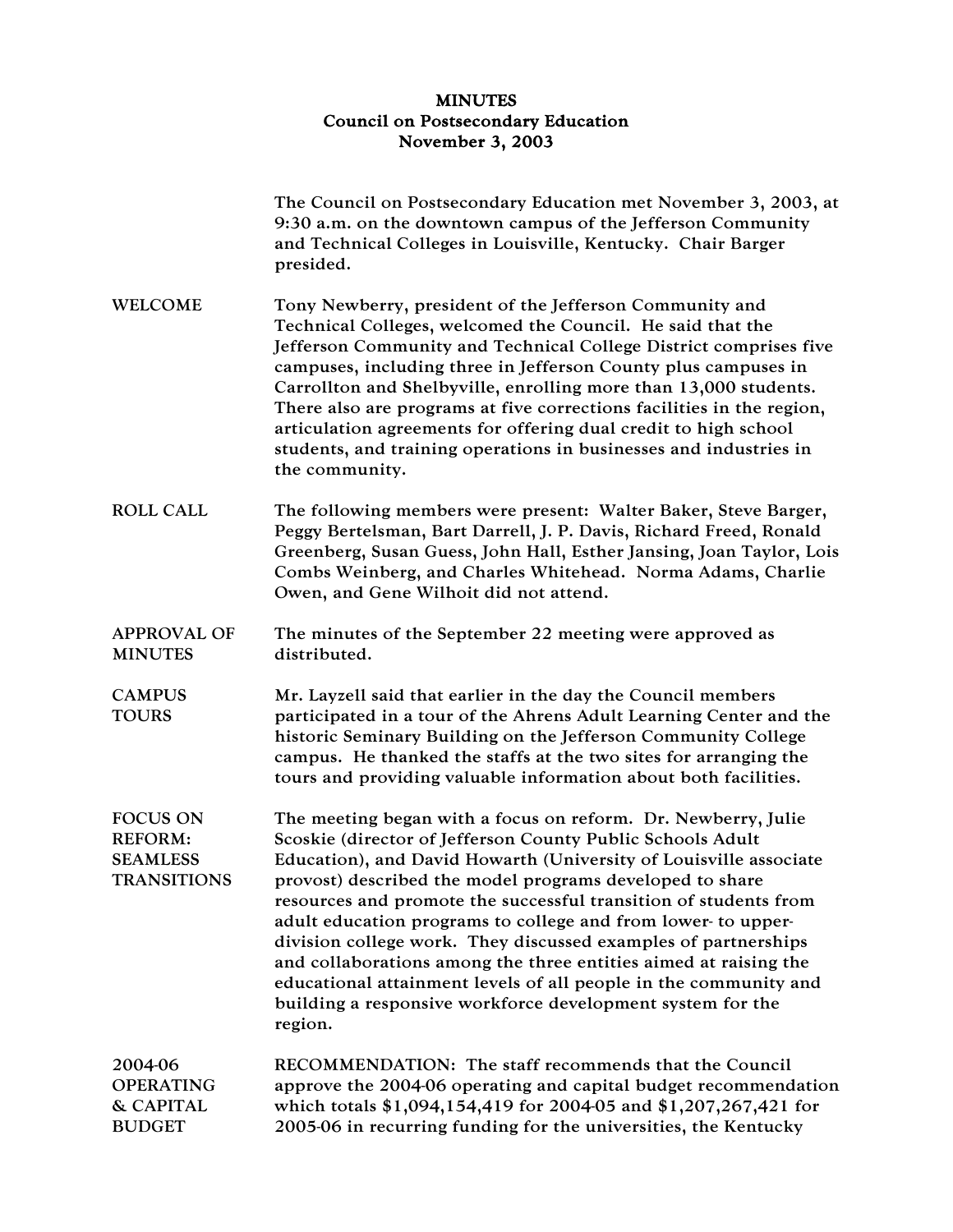Community and Technical College System, Lexington Community College, the Strategic Investment and Incentive Trust Funds, and the Council on Postsecondary Education, including the KYVU and KYVL, adult education, and pass-through programs, and, in addition, \$61 million in non-recurring funding for the Endowment Match Program.

Sandy Woodley, the Council's vice president for finance, called attention to the booklet entitled "2004-06 Budget Recommendation." This was an update to the materials mailed prior to the meeting.

The recommendation reflects an operating and capital budget totaling \$2.3 billion that will help support postsecondary education reform. The budget provides funding increases to the public universities, the Kentucky Community and Technical College System, and Lexington Community College to help pay for the over 42,000 additional students enrolled. The funding request represents an increase of nearly \$65.8 million for 2004-05 and \$113 million for 2005-06. It also provides funding to expand Kentucky's adult education programs. The budget will keep higher education affordable for Kentucky families, strengthen Kentucky's workforce, provide adult basic education opportunities to one in four Kentuckians who lack a high school credential, and maintain momentum in the development of the state's knowledge economy.

The budget recommendation includes five priorities:

- 1) Continue to support the universities and the Kentucky Community and Technical College System through adjustments to benchmark funding.
- 2) Continue to support the trust funds, including adult education and literacy, technology initiatives, science and technology programs, enhancing programs of national prominence, regional stewardship initiatives, and support for enrollment growth and productivity.
- 3) Address the need to renovate existing space on campuses, provide new space for research, and accommodate the additional students in the system (including capital expenditures for a \$15 million pool for capital renewal, maintenance, and repairs; \$34.7 million in debt service for renovation, replacement, infrastructure, and new construction; and a special appropriation of \$569,100 to assist Kentucky State University to renovate Young Hall Dormitory).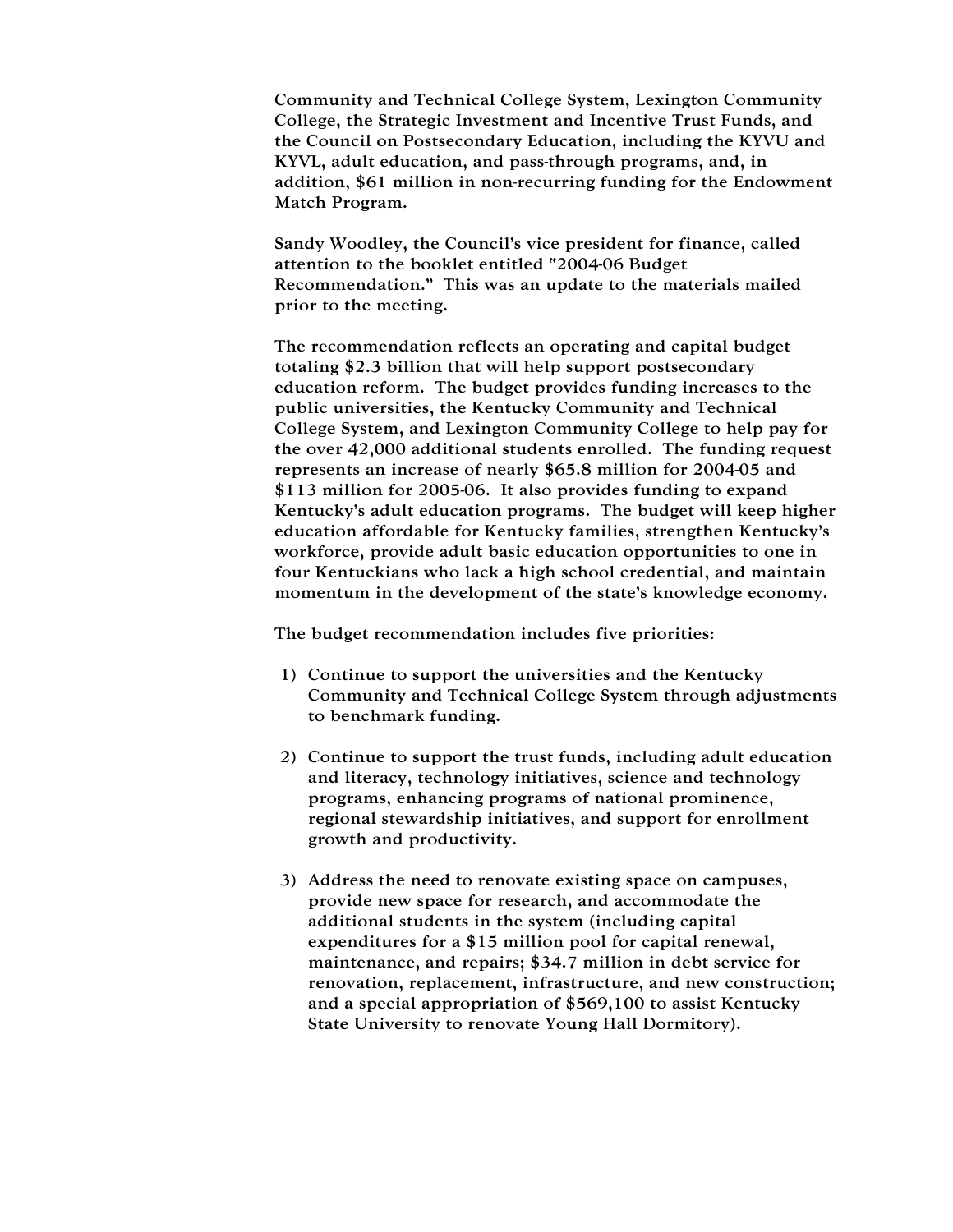- 4) Continue the endowment match program, commonly known as Bucks for Brains, including \$1 million for an endowment match program for the Kentucky Community and Technical College System that will concentrate on creating jobs for Kentuckians.
- 5) \$16.9 million in 2004-05 and \$18.3 million in 2005-06 to support the operations of the Council, the Kentucky Virtual University and the Kentucky Virtual Library, and pass-through programs.

The recommendation also includes strong support for Kentucky's need-based student financial aid programs – the College Access Program and the Kentucky Tuition Grant Program. The Council does not administer CAP and KTG, but these programs were identified as among its highest priorities.

The Council members asked the staff to revise the 2004-06 Regional Stewardship Program Guidelines to include the involvement of the P-16 councils and the independent institutions.

MOTION: Mr. Freed moved that the recommendation be approved. Ms. Jansing seconded the motion.

Mr. Greenberg raised a question about how the order of the funding priorities was determined. Mr. Layzell said that the staff worked with the institutions to develop the priorities.

Mr. Greenberg said that continuation of the endowment match program is essential to the future economic success of the state and felt that this should be a higher priority than institutional space needs.

President Lee Todd discussed the need for competitive research space.

President Gary Ransdell said that no capital projects were funded in the last legislative session and the institutions are dealing with tremendous deferred maintenance inventories and deteriorating campuses. He added that space is needed due to the significant enrollment growth over the past few years. He complimented the Council staff for putting forth a budget recommendation that is equitable, recognizes performance, and begins to address inequities in the system.

AMENDMENT TO MOTION: Mr. Greenberg amended the motion to reverse the order of priority 3 and priority 4. Mr. Freed seconded the motion.

Ms. Bertelsman asked if the institutions include in their own internal budgets funds for maintenance and renovation. She said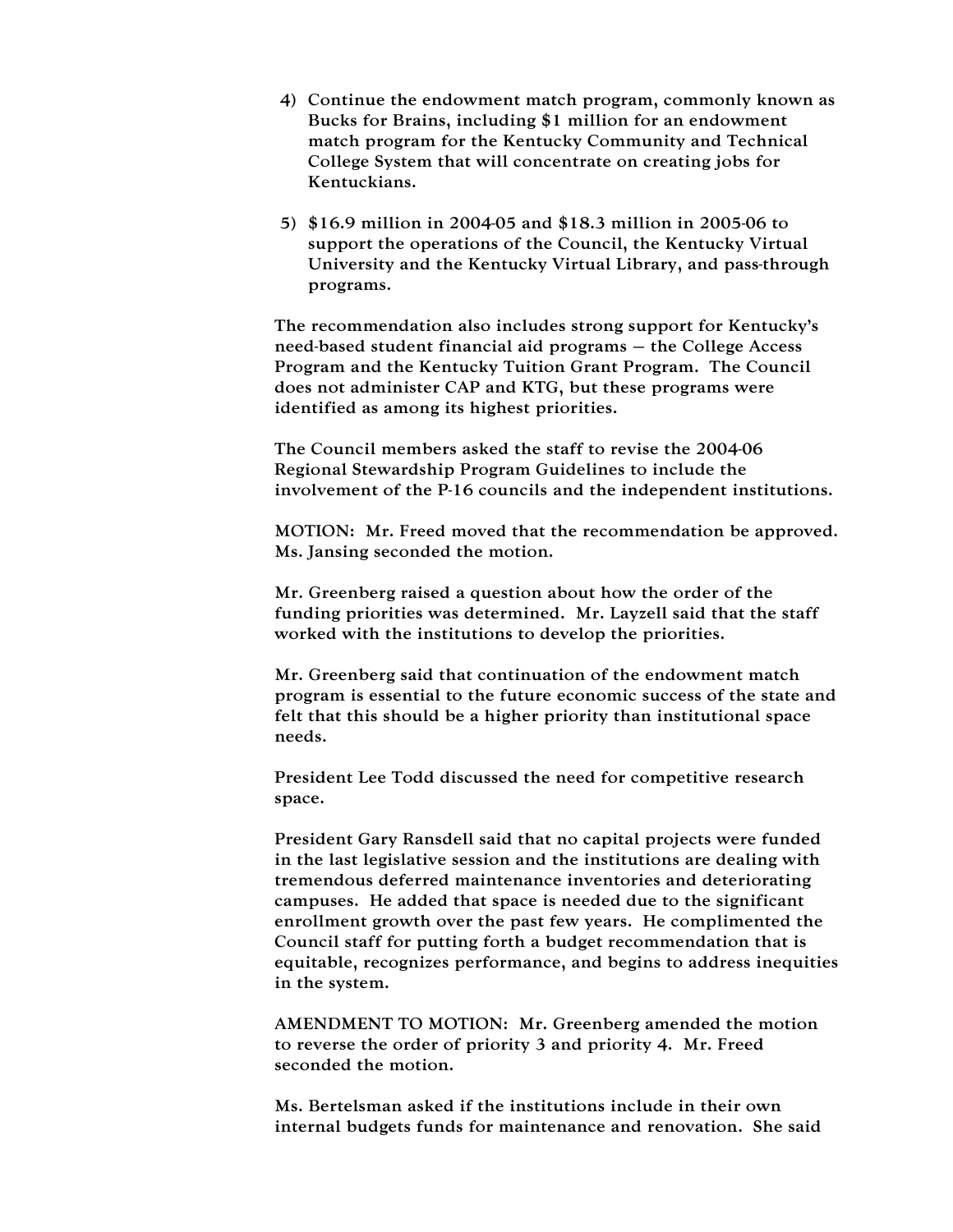|                                                                   | that there seems to always be a huge list of projects for<br>maintenance and renovation and it is her feeling that the<br>institutions should share in this responsibility.                                                                                                                                                                                                                                                                                                |
|-------------------------------------------------------------------|----------------------------------------------------------------------------------------------------------------------------------------------------------------------------------------------------------------------------------------------------------------------------------------------------------------------------------------------------------------------------------------------------------------------------------------------------------------------------|
|                                                                   | Dr. Ransdell said that some funds are included in the institutional<br>budgets but that the institutions' first priority is support of<br>unfunded enrollment growth.                                                                                                                                                                                                                                                                                                      |
|                                                                   | Mr. Greenberg said that the objective is not to change the funding.<br>He said the public policy issue is whether the Council will take a<br>position to attract greater intellectual capital.                                                                                                                                                                                                                                                                             |
|                                                                   | VOTE ON AMENDMENT: The motion failed.                                                                                                                                                                                                                                                                                                                                                                                                                                      |
|                                                                   | VOTE ON ORIGINAL MOTION: The motion passed with Mr.<br>Greenberg voting no.                                                                                                                                                                                                                                                                                                                                                                                                |
| 2004-06<br><b>FUNDING</b><br><b>DISTRIBUTION</b><br><b>POLICY</b> | RECOMMENDATION: The staff recommends that the Council<br>approve the Funding Distribution Policy as a companion to the<br>Points of Consensus for the 2004-06 biennium. These principles<br>advise the legislature in establishing priorities for institutional<br>base funding in cases where funding reductions are necessary or<br>when increases are less than the Council's budget recommendation.                                                                    |
|                                                                   | Mr. Layzell said that the Council staff will consult with the<br>institutions to consider several options regarding possible<br>principles that may be used to guide the Governor and legislature<br>in the allocation of less than full funding of the total budget<br>recommendation. The staff will bring this information to the<br>November 17 Executive Committee meeting.                                                                                           |
|                                                                   | MOTION: Mr. Whitehead made a motion to approve the<br>recommendation. Ms. Weinberg seconded the motion.                                                                                                                                                                                                                                                                                                                                                                    |
|                                                                   | VOTE: The motion passed.                                                                                                                                                                                                                                                                                                                                                                                                                                                   |
| <b>KEY</b><br><b>INDICATORS OF</b><br><b>PROGRESS</b>             | RECOMMENDATION: The staff recommends that the Council<br>approve 19 key indicators and goals for 14 of them. The staff also<br>recommends that the Council direct the staff to continue its work<br>with the institutions and other agencies to establish a $20th$ indicator<br>and propose goals for all remaining indicators at the February<br>2004 Council meeting.                                                                                                    |
|                                                                   | Council staff member Christina Whitfield said that over the past<br>several months the staff has worked with the institutions and other<br>reform partners to revise the 41 key indicators of progress<br>established in March 2001. This review process was intended to<br>see what was working and what was not, to reduce the number of<br>indicators, to further align the indicators with national<br>accountability initiatives, and to establish new goals based on |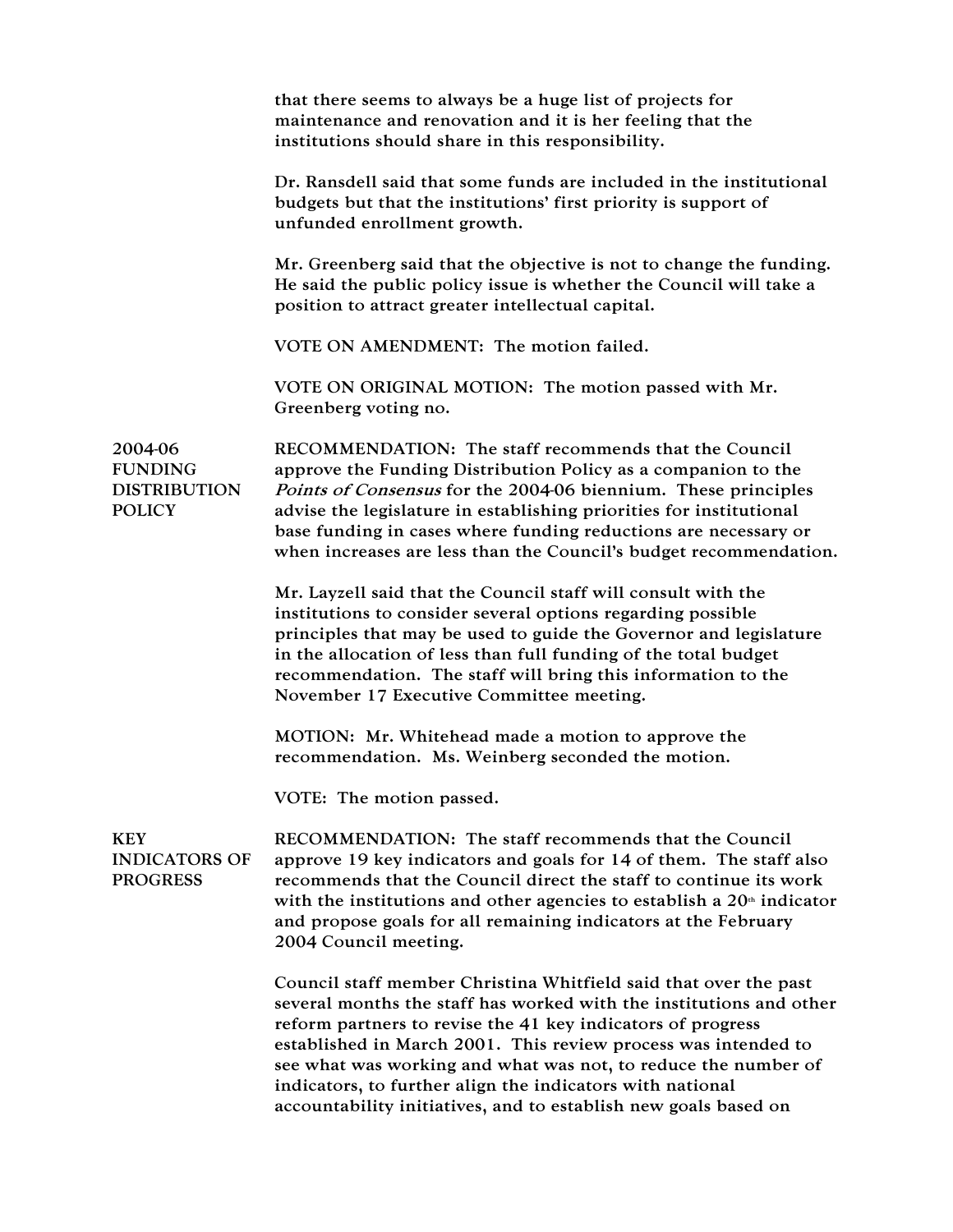|                                                                                    | updated baseline measurements. Ms. Whitfield reviewed the<br>revised indicators and goals.                                                                                                                                                                                                                                                                                                                                                                                                                                                                                                                                          |
|------------------------------------------------------------------------------------|-------------------------------------------------------------------------------------------------------------------------------------------------------------------------------------------------------------------------------------------------------------------------------------------------------------------------------------------------------------------------------------------------------------------------------------------------------------------------------------------------------------------------------------------------------------------------------------------------------------------------------------|
|                                                                                    | MOTION: Ms. Guess moved that the recommendation be approved.<br>Mr. Darrell seconded the motion.                                                                                                                                                                                                                                                                                                                                                                                                                                                                                                                                    |
|                                                                                    | VOTE: The motion passed.                                                                                                                                                                                                                                                                                                                                                                                                                                                                                                                                                                                                            |
| <b>KSU MISSION</b><br><b>STATEMENT</b>                                             | RECOMMENDATION: The staff recommends that the Council<br>approve the mission statement for Kentucky State University as a<br>working draft to be finalized in early 2004.                                                                                                                                                                                                                                                                                                                                                                                                                                                           |
|                                                                                    | Mr. Layzell said that since the KSU board of regents expects to<br>select a president by the first of the year and since the mission<br>statements of all postsecondary institutions, including KSU, will be<br>reviewed as part of the Council's plan of work for 2003-04, this<br>mission statement will be modified over the coming months.                                                                                                                                                                                                                                                                                      |
|                                                                                    | MOTION: Ms. Weinberg moved that the recommendation be<br>approved. Mr. Whitehead seconded the motion.                                                                                                                                                                                                                                                                                                                                                                                                                                                                                                                               |
|                                                                                    | VOTE: The motion passed.                                                                                                                                                                                                                                                                                                                                                                                                                                                                                                                                                                                                            |
| <b>ANNUAL</b><br><b>ACCOUNT-</b><br><b>ABILITY</b><br><b>REPORT</b>                | Mr. Layzell reported that the Council staff is working on the<br>annual accountability report for 2002-03 that is due to the<br>Governor, the Legislative Research Commission, the General<br>Assembly, and the Strategic Committee on Postsecondary<br>Education December 1. Significant format changes have been<br>made to respond to concerns raised by the Program Review and<br>Investigations Committee in its July report. Previous year reports<br>focused on the statewide public agenda; this year's report will<br>include additional information about institutional progress toward<br>the six goals of House Bill 1. |
| <b>JOINT MEETING</b><br><b>WITH</b><br><b>PROVOSTS</b>                             | Information was included in the agenda book about the annual<br>joint meeting of the provosts of the public and independent<br>colleges. Among the topics discussed were new initiatives to offer<br>more opportunities for public and independent institutions to<br>work together and increase the effectiveness of their academic<br>programs.                                                                                                                                                                                                                                                                                   |
| <b>KENTUCKY/</b><br><b>WEST VIRGINIA</b><br><b>RECIPROCITY</b><br><b>AGREEMENT</b> | RECOMMENDATION: The staff recommends that the Council<br>approve the technical changes to the reciprocity agreement<br>between Kentucky and West Virginia.                                                                                                                                                                                                                                                                                                                                                                                                                                                                          |
|                                                                                    | MOTION: Mr. Baker moved that the recommendation be<br>approved. Mr. Freed seconded the motion.                                                                                                                                                                                                                                                                                                                                                                                                                                                                                                                                      |
|                                                                                    | VOTE: The motion passed.                                                                                                                                                                                                                                                                                                                                                                                                                                                                                                                                                                                                            |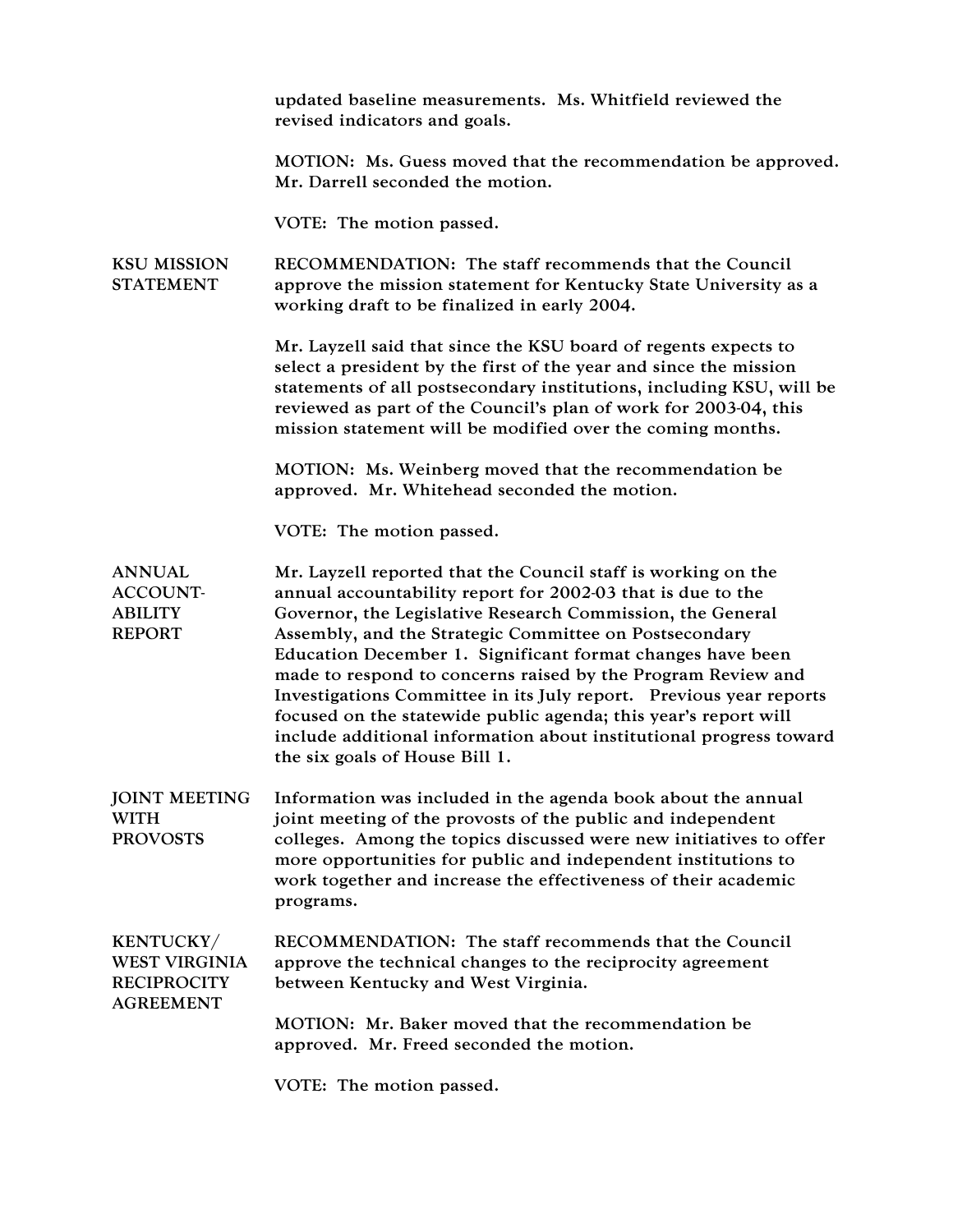## CEO REPORT A report on the activities of the Committee on Equal Opportunities was included in the agenda book.

Mr. Whitehead said that recurring funding for EEO programs is included in the Council's budget recommendation. He said failure to support these current programs would result in the loss of funding for 12 new Governor's Minority Student College Preparation Programs and 11 Ph.D. students presently enrolled at UK and UofL in the SREB Compact for Faculty Diversity.

Mr. Whitehead said that the CEO has requested that the U.S. Office for Civil Rights staff be invited to attend a CEO meeting or a CPE meeting to discuss Kentucky's status regarding the partnership agreement. Sherron Jackson of the Council staff said that Kentucky ended its partnership agreement December 31, 2002. The OCR was to provide a response with regard to Kentucky's status by March 31, 2003, but no response has been received. The Council staff has received requests for additional information and an explanation from the OCR staff that technically Kentucky is the first state to qualify to be removed from under the partnership agreement. The OCR staff anticipates that Kentucky should receive official notification by the end of November.

- DLAC UPDATE A report on the activities of the Distance Learning Advisory Committee was included in the agenda book. Mr. Layzell noted that the committee is considering expanding its role to focus on all forms of distance education provided by Kentucky's postsecondary institutions and agencies. DLAC created a strategic planning team to draft an eLearning Strategic Plan for Kentucky for presentation to DLAC in spring 2004.
- CAPITAL PROJECTS RECOMMENDATION: The staff recommends that the Council approve the request of the University of Kentucky to complete the design of a basketball practice facility to be located on the main campus with \$2,500,000 of private funds.

Mr. Jackson said that the money would pay for the completion of the design of the practice facility. The project itself, which is estimated to cost \$25-\$28 million, will be placed in the request for authorization by the General Assembly in the 2004 legislative session. The facility will be connected to Memorial Coliseum.

Mr. Baker expressed concern about the need for and the cost of the facility. President Todd said that the project also will include renovation of existing office space and will provide improved facilities for sports such as volleyball and gymnastics. The project will alleviate scheduling problems at Memorial Coliseum and will provide amenities similar to other NCAA basketball facilities around the country.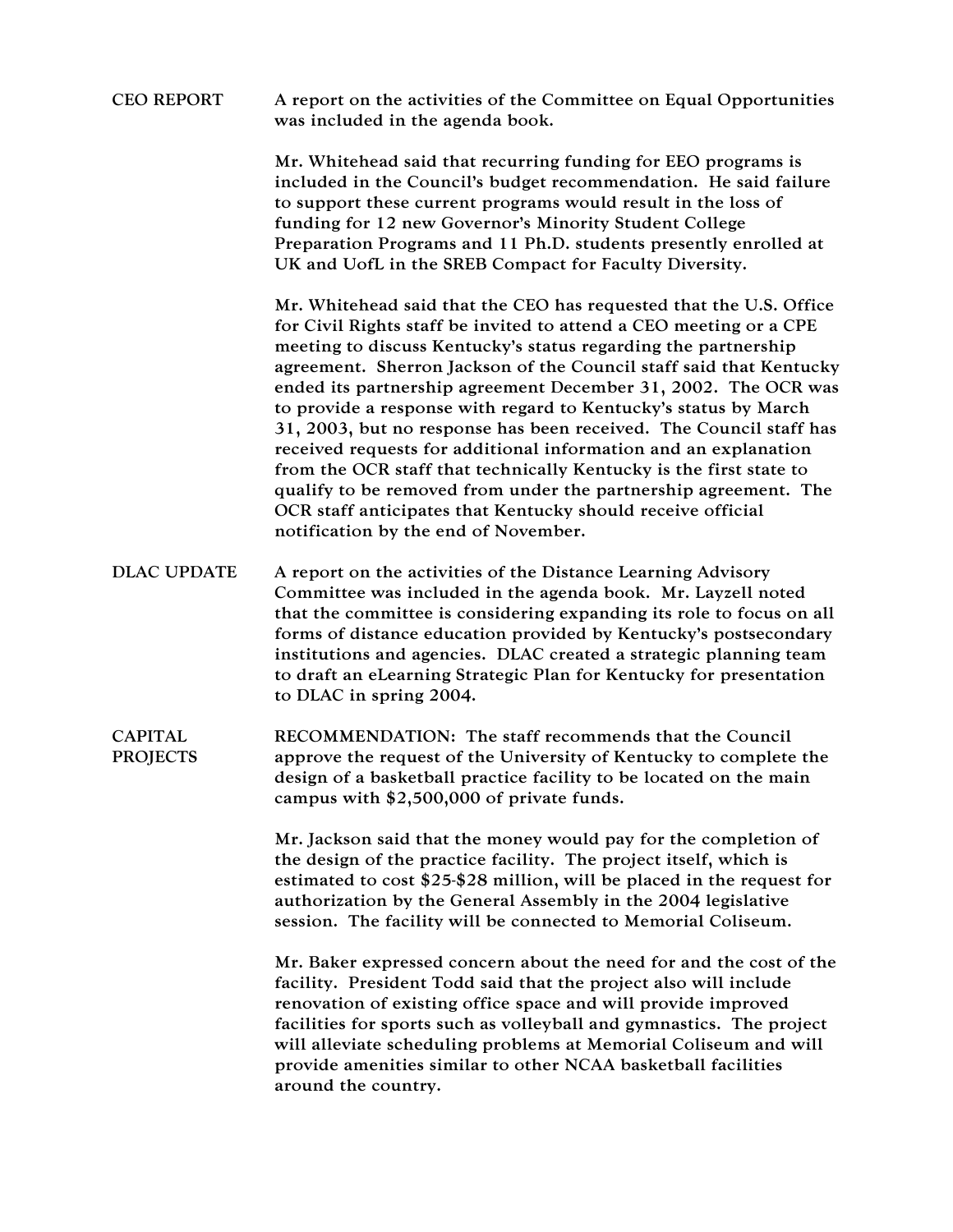| MOTION: Mr. Whitehead moved that the recommendation be |
|--------------------------------------------------------|
| approved. Ms. Weinberg seconded the motion.            |

VOTE: The motion passed with Mr. Baker voting no.

RECOMMENDATION: The staff recommends that the Council approve the request of the University of Kentucky to construct a multi-purpose facility with \$4,000,000 of private funds. The facility will be an addition to the Nutter Field House and will support the university's athletic program.

MOTION: Ms. Bertelsman moved that the recommendation be approved. Mr. Davis seconded the motion.

VOTE: The motion passed.

RECOMMENDATION: The staff recommends that the Council approve the request of the University of Louisville to renovate Threlkeld Hall on the main campus with \$500,000 of private (\$300,000) and agency (\$200,000) funds.

This project involves the renovation of 3,500 square feet of Threlkeld Hall to house a university honors program. The project will create a need for \$13,000 in operations and maintenance costs from the state General Fund. The institution may request funds for operations and maintenance in the future.

MOTION: Mr. Greenberg moved that the recommendation be approved. Mr. Whitehead seconded the motion.

VOTE: The motion passed.

**NEW** PROGRAMS RECOMMENDATION: The staff recommends that the Council approve the associate of applied science in hotel/motel and restaurant management (CIP 52.0902) proposed by Western Kentucky University.

> MOTION: Mr. Baker moved that the recommendation be approved. Mr. Darrell seconded the motion.

VOTE: The motion passed.

KNOWLEDGE ECONOMY ANNUAL REPORT The Council is required by statute to submit a knowledge economy annual report to the Kentucky Innovation Commission, the Governor, and the General Assembly. An executive summary of the report was included in the agenda book. The full report is available on the Council's web site.

COUNCIL STAFF Mr. Layzell announced that Jennifer Marsh is leaving the Council staff at the end of December to join the staff of the Brown Cancer Center at the University of Louisville.